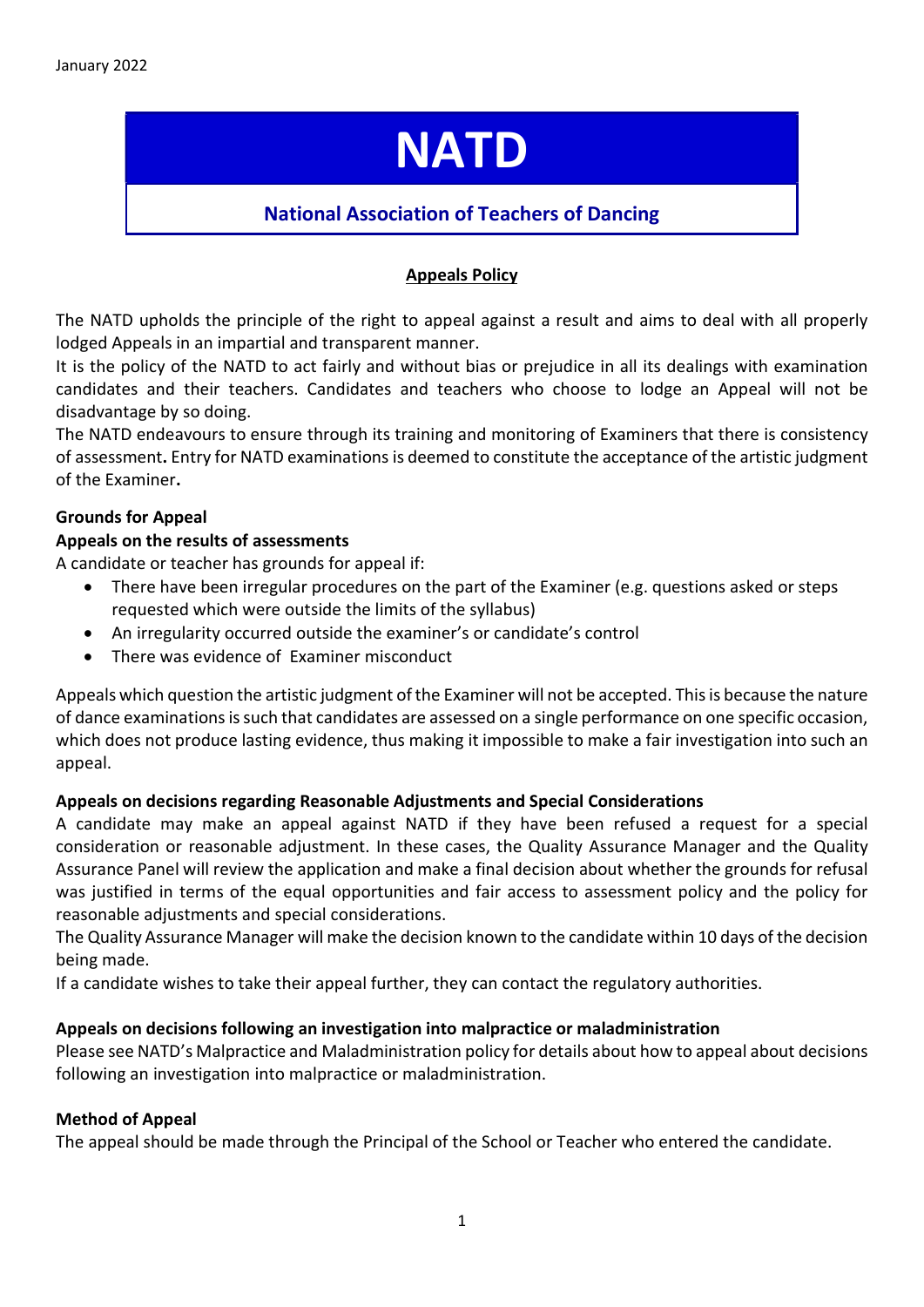#### January 2022

## First Level of Appeal

An Appeal must be made in writing by the Principal of the school or the teacher who entered the candidate and sent by post or email to the Quality Assurance Manager, NATD Ltd., National House, Turnfields Court, Turnfields, Thatcham, Berkshire, RG19 4PT or info@natd.org.uk The grounds for the Appeal must be clearly set out and accompanied by the candidate's original Report Form. This should be sent no later than fourteen (14) days after the result has been issued to the Centre or after a Result Enquiry Service Report has been received. Acknowledgement of this Appeal will be sent to the Teacher within 7 working days of receipt.

The Quality Assurance Manager will carry out an initial investigation into the appeal which includes:

- consideration of the comments of the Examiner written during the examination;
- consultation with any other appropriate person(s);
- consideration of the published criteria for the examination;
- statistical evidence relating to the record of the Examiner and the result history of the Teacher whose candidate is the subject of the enquiry.

A response will be sent to the Teacher within 40 working days.

#### Second Level of Appeal

Those who are not satisfied with the decision made in Stage 1 may proceed to a second level of Appeal, which will include a hearing before the Appeal Panel. Appeals should be made in writing to the Chief Executive Officer clearly stating the further grounds on which they are pursued and sent to NATD Ltd., National House, Turnfields Court, Turnfields, Thatcham, Berkshire, RG19 4PT or info@natd.org.uk. They should be postmarked no later than fourteen days from the receipt of the previous decision. The Head of the Centre (Principal of the School) or teacher may be invited to attend the hearing.

Acknowledgement of this Appeal will be sent within 7 working days of receipt.

The CEO together with an Appeals Panel will consider all previous evidence and will make a decision about individuals to be consulted via a hearing. The Chair of the Appeals Panel (CEO) will be responsible for convening the hearing and contacting individuals who are requested to attend. Following the hearing the Appeals Panel will make a decision and a response will be sent within 40 working days from the CEO on behalf of the Appeals Panel.

If the Appeals Panel decides that the Appeal should be upheld either an adjustment to the mark will be made, or the candidate will be offered a re-examination free of charge. The Appellant will be asked to respond within fourteen (14) days of receiving such an offer.

Acceptance of the offer of a re-examination terminates the Appeal procedure and no further action can be taken.

If the results of an appeal called into question the accuracy of other results as it was considered that the underlying reason for the success of that appeal was not just pertinent to the individual but was likely to have affected other results, then those other candidates would be offered a re-examination at no cost to themselves to protect the interests of all candidates and the integrity of the qualification. The original result would be declared void and records would be amended accordingly. A re-examination will be carried out by a Senior Examiner who has no personal interest in the decision being appealed.